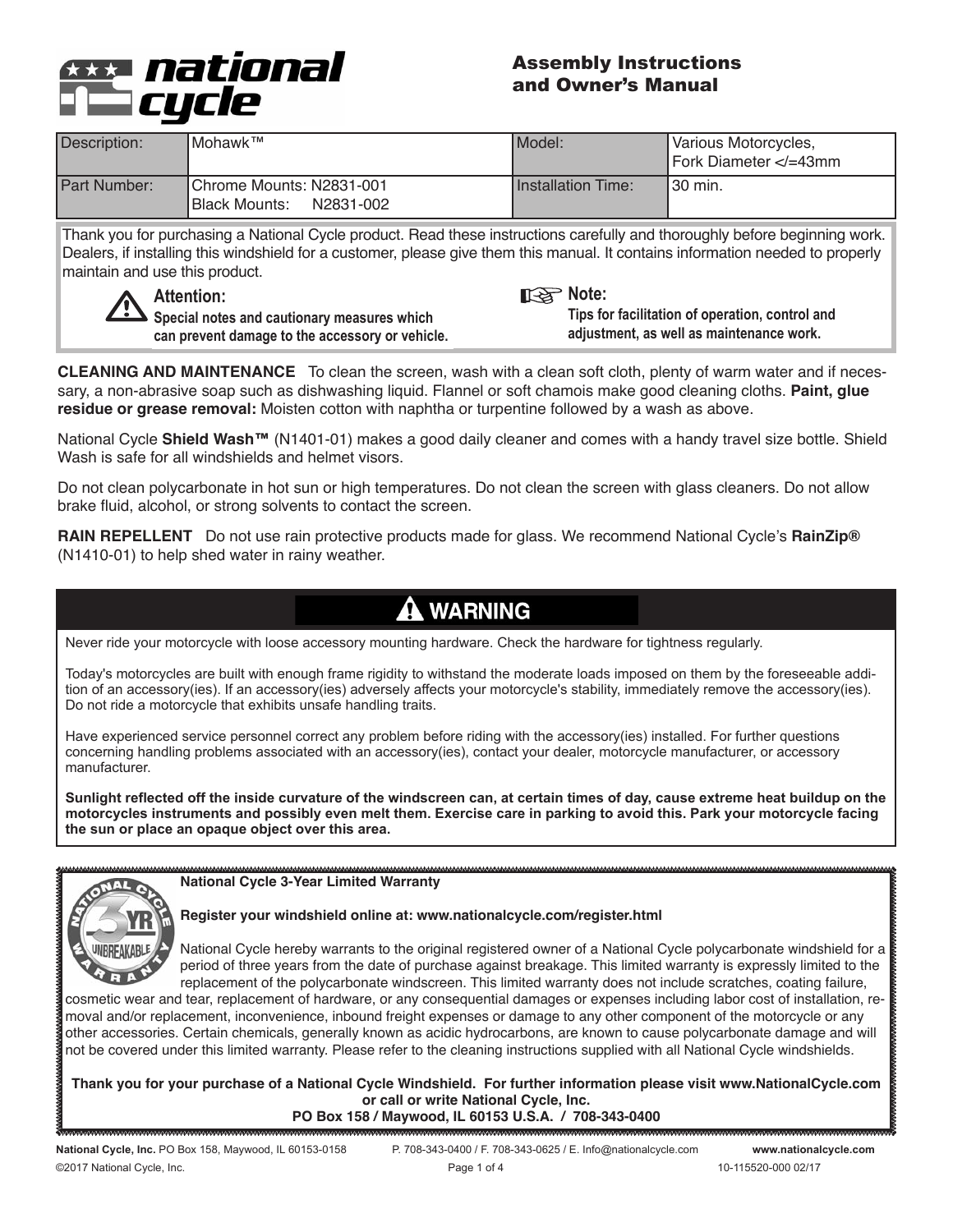## **Parts List For Kit-FA-001 included with N2831-001 and Kit-FA-003 included with N2831-002**

| Item                        | Part No.                    | <b>Description</b>                                 | Qty.           | <b>Notes and Tools</b>                        |  |  |  |  |  |
|-----------------------------|-----------------------------|----------------------------------------------------|----------------|-----------------------------------------------|--|--|--|--|--|
|                             |                             | Screen, Dark Tint Hardcoated Polycarbonate         |                | Contained in N2831-001 and N2831-002          |  |  |  |  |  |
| BAG#020, KIT-FA-001, CHROME |                             |                                                    |                |                                               |  |  |  |  |  |
| $\overline{c}$              | 37-371110-000               | Outer Clamp, Chrome                                | $\overline{c}$ | Caliper to measure fork diameter (if unknown) |  |  |  |  |  |
| 3                           | 37-371120-000               | Inner Clamp, Black                                 | $\overline{2}$ | With Nut Welded to Bracket                    |  |  |  |  |  |
|                             | BAG#1232, KIT-FA-003, BLACK |                                                    |                |                                               |  |  |  |  |  |
| 2                           | 37-371111-000               | Outer Clamp, Black                                 | 2              | Caliper to measure fork diameter (if unknown) |  |  |  |  |  |
| 3                           | 37-371120-000               | Inner Clamp, Black                                 | $\overline{2}$ | With Nut Welded to Bracket                    |  |  |  |  |  |
|                             | <b>BAG#020 and BAG#1232</b> |                                                    |                |                                               |  |  |  |  |  |
| 4                           | 75-764010-000               | .031" Rubber Spacer                                | $\overline{c}$ | <b>Scissor or Cutting Blade</b>               |  |  |  |  |  |
| $\overline{5}$              | 75-764012-000               | .047" Rubber Spacer                                | $\overline{c}$ | $\epsilon$                                    |  |  |  |  |  |
| 6                           | 75-764011-000               | .062" Rubber Spacer                                | $\overline{c}$ | $\subseteq$                                   |  |  |  |  |  |
| 7                           | 75-764014-000               | .094" Rubber Spacer                                | $\overline{c}$ | $\epsilon$                                    |  |  |  |  |  |
| 8                           | 75-764013-000               | .125" Rubber Spacer                                | $\overline{c}$ | $\subseteq$ $\subseteq$                       |  |  |  |  |  |
|                             |                             |                                                    |                |                                               |  |  |  |  |  |
|                             | BAG#024, KIT-FA-001, CHROME |                                                    |                |                                               |  |  |  |  |  |
| 9                           | 37-371130-000               | Bracket, Offset, Chrome, Aluminum                  | 2              |                                               |  |  |  |  |  |
| 10                          | 49-492550-000               | Washer, Serrated, External                         | 4              |                                               |  |  |  |  |  |
| 11                          | 51-515720-000               | Screw, 8mm Allen                                   | 4              | 6mm Hex Wrench                                |  |  |  |  |  |
|                             |                             |                                                    |                |                                               |  |  |  |  |  |
|                             | BAG#1233, KIT-FA-003, BLACK |                                                    |                |                                               |  |  |  |  |  |
| 9                           | 37-371131-000               | Bracket, Offset, Black, Aluminum                   | $\overline{c}$ |                                               |  |  |  |  |  |
| 10                          | 49-492550-000               | Washer, Serrated, External                         | 4              |                                               |  |  |  |  |  |
| 11                          | 51-515720-000               | Screw, 8mm Allen                                   | 4              | 6mm Hex Wrench                                |  |  |  |  |  |
|                             |                             |                                                    |                |                                               |  |  |  |  |  |
|                             |                             | BAG#1261, KIT-FA-001, CHROME and KIT-FA-003, BLACK |                |                                               |  |  |  |  |  |
| 12                          | 37-371108-000               | Slotted Bracket, Left, Black                       | $\mathbf{1}$   |                                               |  |  |  |  |  |
| 13                          | 37-371109-000               | Slotted Bracket, Right, Black                      | 1              |                                               |  |  |  |  |  |
| 14                          | 49-495597-000               | Collar, Stainless                                  | $\overline{4}$ |                                               |  |  |  |  |  |
| 15                          | 75-762012-000               | Washer, Black                                      | 4              |                                               |  |  |  |  |  |
| 16                          | 51-518217-000               | M6-1.0x 16 Stainless                               | 4              | 4mm Hex Wrench                                |  |  |  |  |  |
| 17                          | 42-483005-000               | Nut, Cap, Black                                    | 4              | 10mm Socket with Driver                       |  |  |  |  |  |



**National Cycle, Inc.** PO Box 158, Maywood, IL 60153-0158 P. 708-343-0400 / F. 708-343-0625 / E. Info@nationalcycle.com **www.nationalcycle.com** ©2017 National Cycle, Inc. Page 2 of 4 10-115520-000 02/17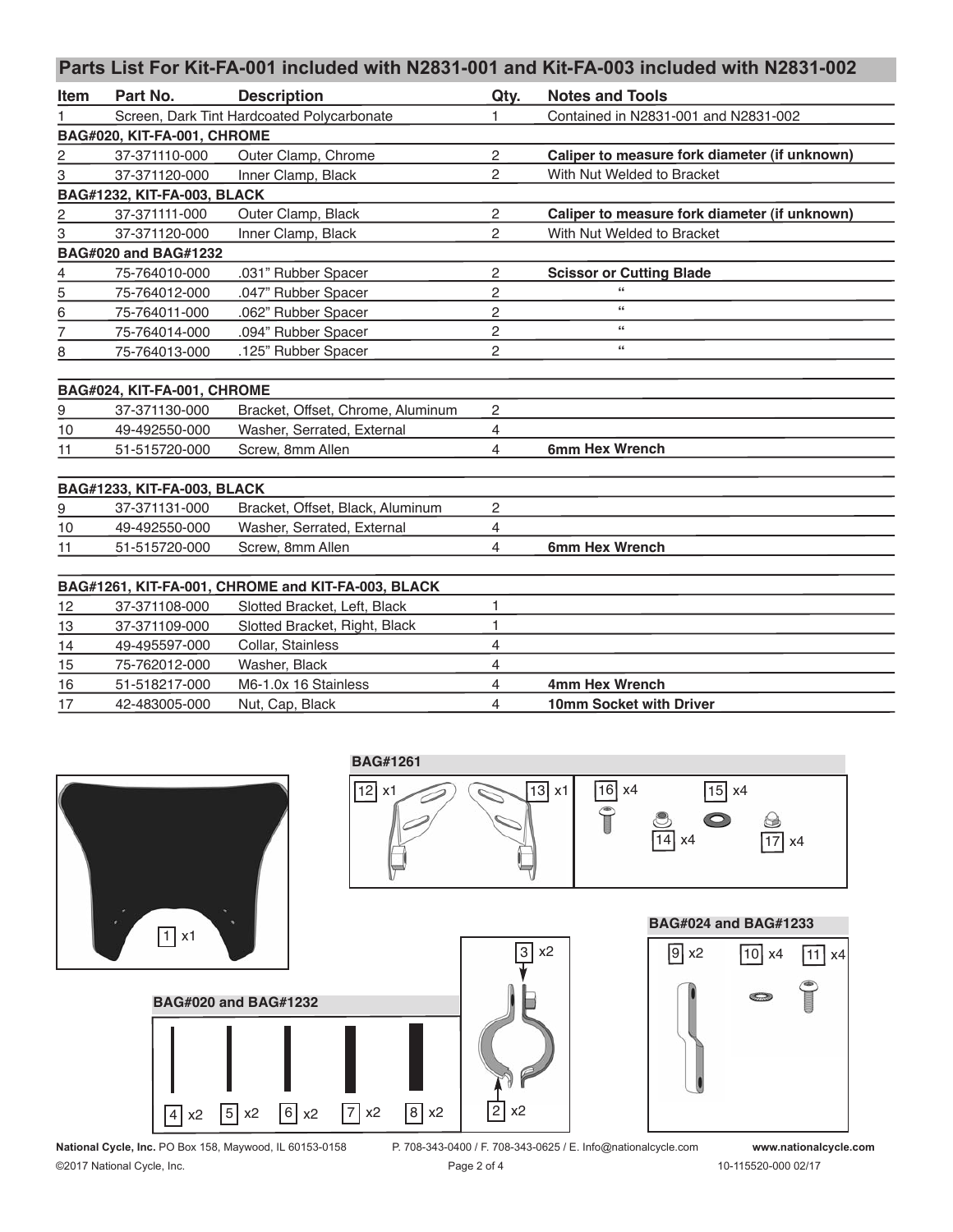

Figure 1



Figure 2



Figure 3



Figure 4

**National Cycle, Inc.** PO Box 158, Maywood, IL 60153-0158 P. 708-343-0400 / F. 708-343-0625 / E. Info@nationalcycle.com **www.nationalcycle.com** ©2017 National Cycle, Inc. Page 3 of 4 10-115520-000 02/17

#### **WINDSHIELD INSTALLATION**

#### **Preparing the Fork Clamps**

1. Measure the motorcycle fork:

Diameter of Tube: \_\_\_\_\_\_\_\_\_\_

Width, Center to Center:

**(Caliper or Soft Tape Measure) Figure 1** 

2. Refer to the Gasket Chart below and select the correct gaskets for your motorcycle fork diameter.

One Gasket Strip is required for each fork.

## **Gasket Chart**

| Gasket Material | <b>Fork Diameter</b> | Qty.           | <b>Gasket Gauge Needed</b> |       |       |
|-----------------|----------------------|----------------|----------------------------|-------|-------|
|                 | 31 <sub>mm</sub>     | 2              | .094"                      | .062" | .125" |
|                 | 33mm                 | 2              | .047"                      | .062" | .125" |
|                 | 34.6mm               | 2              | .031"                      | .047" | .125" |
|                 | 35mm                 | 2              | .047"                      | .062" | .094" |
|                 | 36mm                 | $\overline{2}$ | .047"                      | .125" |       |
|                 | 37 <sub>mm</sub>     | 2              | .062"                      | .094" |       |
|                 | 38mm                 | 2              | .047"                      | .094" |       |
|                 | 39mm                 | 2              | .125"                      |       |       |
|                 | 40 <sub>mm</sub>     | 2              | .094"                      |       |       |
|                 | 41 <sub>mm</sub>     | 2              | .031"                      | .047" |       |
|                 | 43mm                 | 2              | .047"                      |       |       |

3. Cut each Gasket into 2 pieces. You will need 1 piece for each **half** of the Clamp. **(Scissor) Figure 2**

4. Before removing paper backing from Gasket, fit Gasket to Clamp to verify correct length. Cut Gasket material to exact length of Clamp half. **(Scissor) Figure 2 and 3**

5. Remove paper backing and apply the required Gasket(s) to each Clamp half. **Do Not Apply Gasket Over Hinge. Figure 3**

## **Install Bracket Left (12) and Right (13) to Screen**

6. Install 1, Washer (15) over each hole in the Screen. **Figure 4**

7. Select the Left Bracket (12) and install to the Left, Inside surface of the windscreen using 2, Collars (14), 2, Screws (16) and 2, Nuts (17) as shown in **(4mm Hex Wrench and 10mm Socket) Figure 4**.

8. Repeat on Right Side.